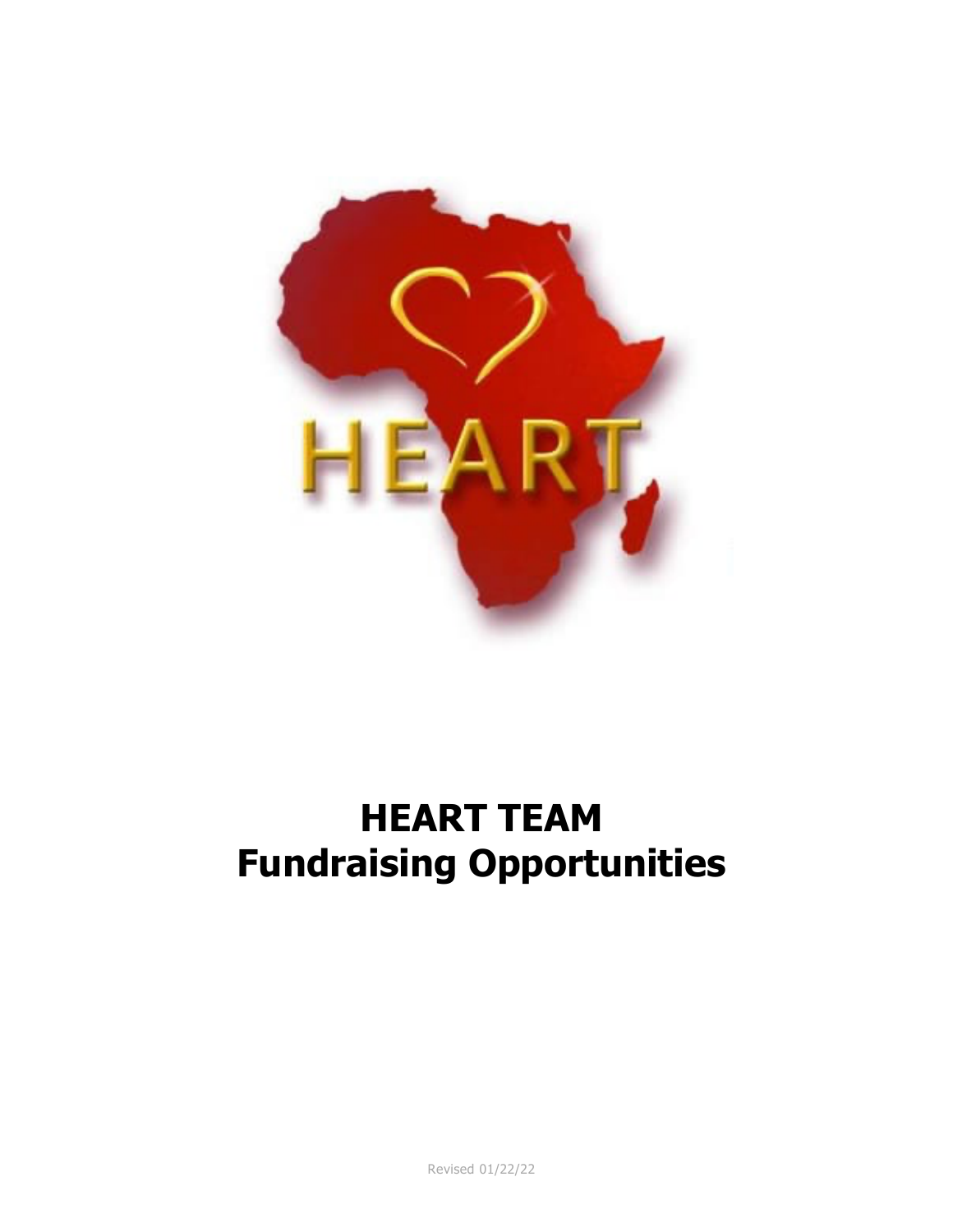We know that God has called men and women to take His gospel to the entire world. We also know that the God who called us to this task:

 $\Box$  is faithful to bring it to pass (I Thess. 5:24).

❏ is faithful to provide the financial support needed.

We believe that an important experience offered by participation in short term outreach is to see the Lord provide the finances needed.

#### **The goal of the fundraising process is two-fold:**

- To build faith in the participants as they see God faithfully provide.
- To develop outreach partners who share in the joy of the journey that God is taking you and your team onand share in your work on the mission field.

### **BIBLICAL PRINCIPLES OF FUNDRAISING**

- Fundraising is for the Lord. There is no reason for shame.
- Fundraising is a ministry/relationship of discipleship to the person you are asking.
- Fundraising is sharing the vision that God has given you.
- Fundraising is allowing others to share in that vision and in what God is doing.
- Fundraising includes planning.
- Fundraising is a process, not an event
- 1. God is the owner of all. God created all. Genesis 1:1 God retains ownership. Lev. 25:23 and I Chron. 29:14 We must recognize this if we are to have fellowship with Him.
- 2. We are to be good stewards. Our personal resources, I Cor. 3:16, 6:19 Our material resources, Gen. 1:28, II Cor. 8:13Our time, Eph. 5:15-16
- 3. We are to help others become good stewards. Help them in their perception of who is the owner. 1 Tim. 6:17Help them grasp the scope of their stewardship. 1 Tim. 6:18 The ultimate favor, 1 Tim. 6:19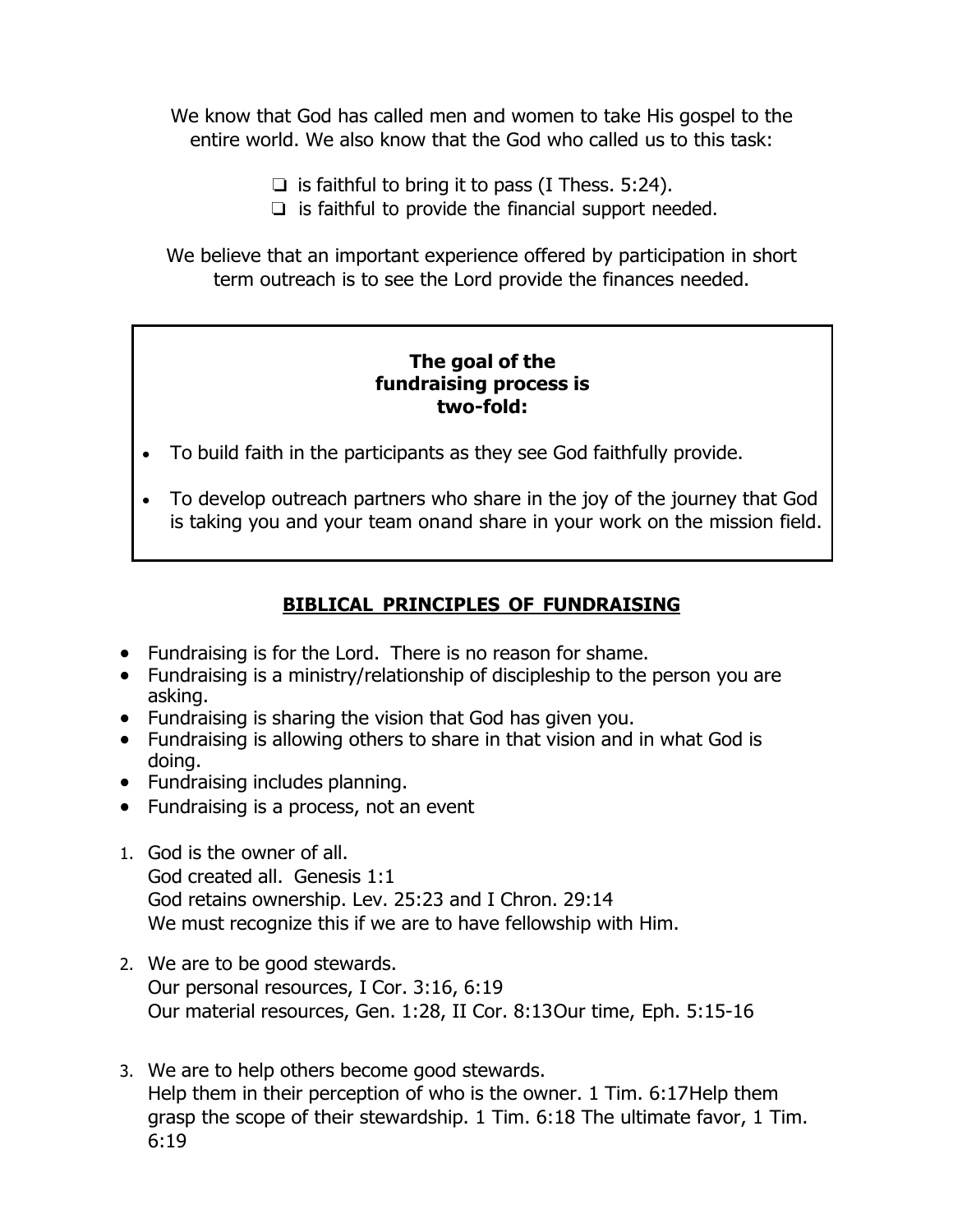HEART desires to assist in this fundraising process by providing both the training and biblical motivation for this task, but it is our policy that each team member will raise the financial support necessary to cover the costs of his or her trip. Payment for a HEART Team trip is due one month prior to departure. It is imperative to plan your fundraising goals in advance.

Your responsibility as a member of the team is to do everything within your ability to be faithful in your attempt to raise the financial support you need for the outreach, even if it might mean personal sacrifice on your part.

## **POLICY**

HEART short-term trips are not funded by HEART or any one local church. Each team member does his/her share to raise support by contacting friends and acquaintances and asking them to contribute financially to the outreach

trip.

#### **All donations are tax deductible and should be made payable to**

**HEART.** The IRS does not recognize checks to individuals as Tax Deductible Contributions. Should someone make a check payable to you personally, make sure to endorse it to HEART before you turn it in. Have contributors send all funds to you, the team member, and you send them on to HEART with this form to ensure the funds are designated for your support. **Please make sure you send a thank-you to all your contributors!**

**Checks from supporters should be sent to the Team Member, who then completes a HEART Deposit Form (end of document) and mailed to the HEART office. Online donations made be contributed at heart.networkforgood.com. A donor may also call the HEART office to make a credit card donation.**

#### **HEART**

**P.O. Box 5675 Auburn, CA 95604 (530) 885-9600**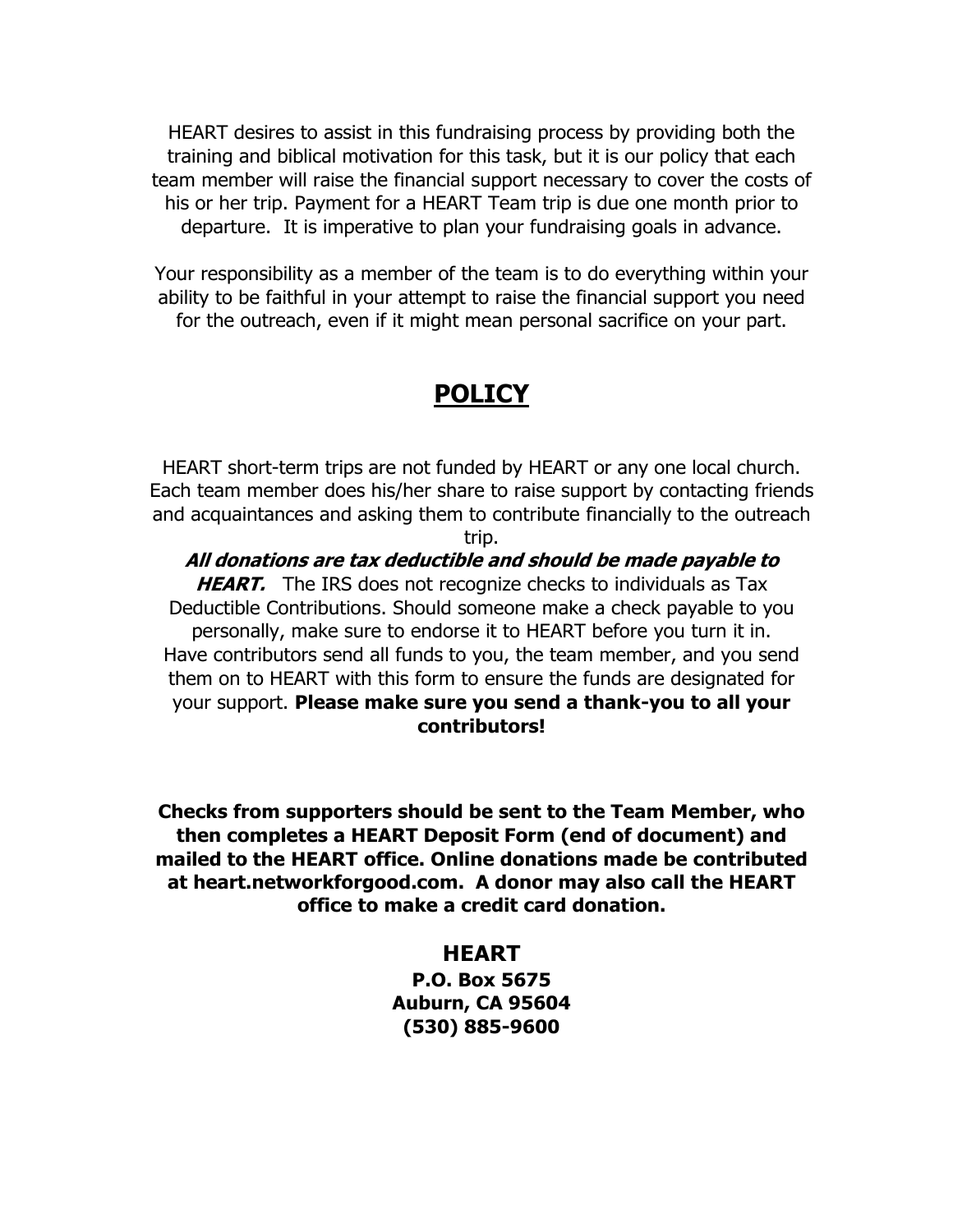## **Steps to Support your HEART Team trip**

A plan to discover supporters starts with:

- The conviction that God already has chosen the people to support you.
- Realizing that God has not asked you to be a "Lone Ranger." He wants others to have the chance tobe involved in your ministry.

Through the process of raising support, you will find that people want to be involved with what you are doing and what God is doing not only in your life, but also the lives of those you will reach on the field. They want to be your partner in your outreach endeavor.

**Step 1** Make an exhaustive list of the people you know – friends, relatives, neighbors, businessassociates, old schoolmates, clubs and civic groups to which you belong.

 **Step 2** Pray and seek God's wisdom before sending out a letter to a nonbeliever. You may need toadjust the letter.

 **Step 3** Send them a letter explaining your outreach and asking for their prayer and financial support.

**Step 4** Call or visit them if that is more appropriate.

 **Step 5** Be sure to send a thank you note to all who do support you. You'll also want to send them a letter after you return from your trip to let them know how their donations supported you.

Fundraising is often confused with asking people for a handout. It's not!

 By committing to a HEART Short Term Trip, you are putting yourself in a position to learn about missions and God's love for other people and cultures. When people contribute to your trip, they are not helping out a poor person, they are giving to a whole ministry. They are sending a delegate, or a whole team, out to answer a calling.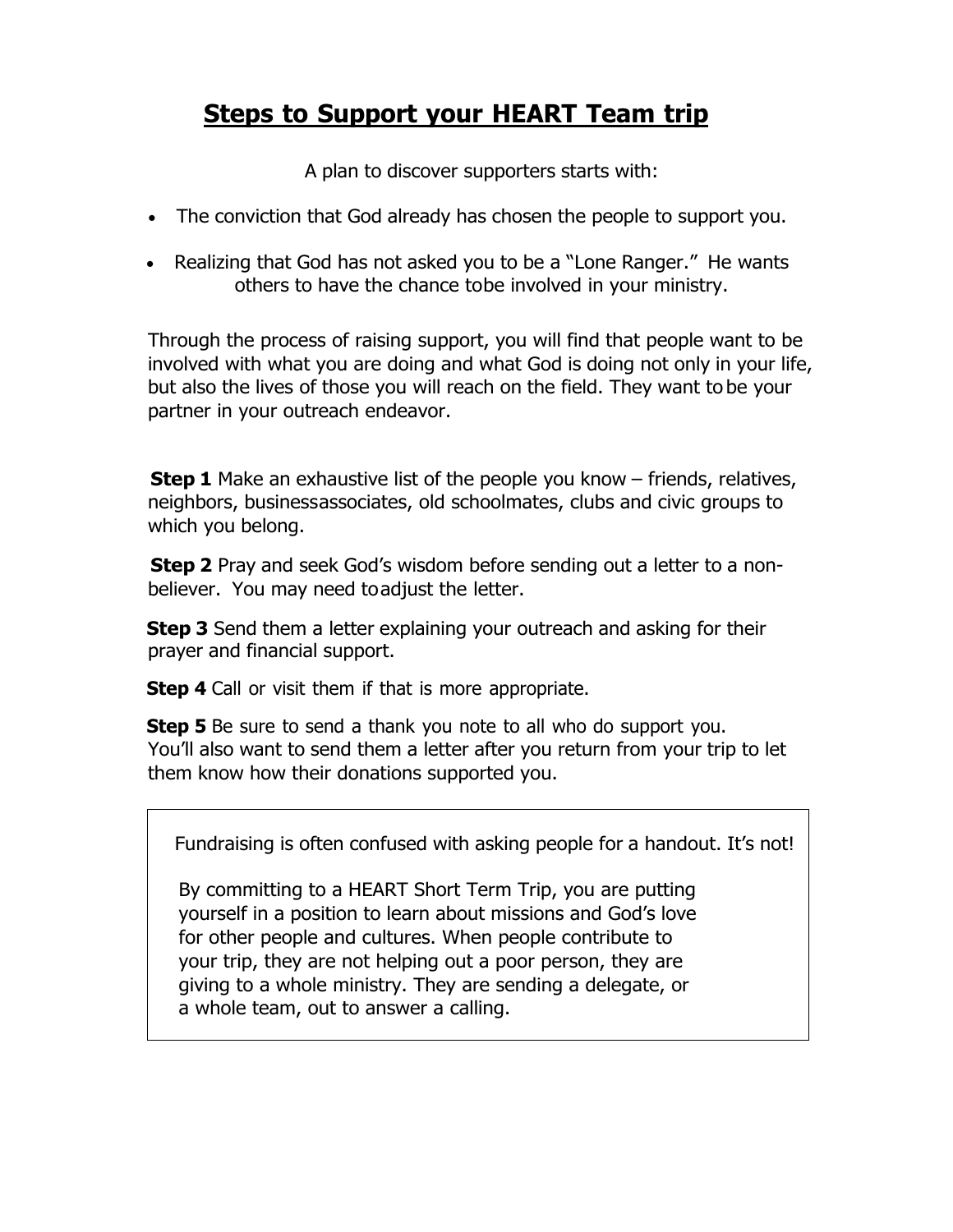#### **SAMPLE FUND RAISING LETTER**

(The example below is for individuals. You may decide as a team to send a team letter.)

Dear Friends and Family:

As you know, (spouse) and I have been very active in working with HEART. But in the past few years, we have felt a desire to serve in a more personal way.

We have been blessed with an incredible opportunity to travel to Kenya next\_\_\_\_\_\_\_and work with HEART (Health Education Africa Resource Team).

I would like to invite you to partner with us in prayer as we embark on this adventure. It will be verychallenging for us physically and emotionally, but we know that this is a great opportunity to serve Christ! In order for our trip to become a reality, we need to raise \$\*\*\*\*\*\*\* per person to cover the expenses of airfare, food, lodging, and teaching supplies.

If you feel God is leading you to contribute financially to this ministry, we invite you to share this service opportunity with us. Please make your check payable to: "HEART" and mail it to us no laterthan \_\_\_\_\_\_\_\_\_. That is the deadline for our team to purchase airline tickets.

We thank you in advance for your prayers and financial support. We truly feel blessed to be a part ofthis ministry and to share it with you.

In God's Hands,